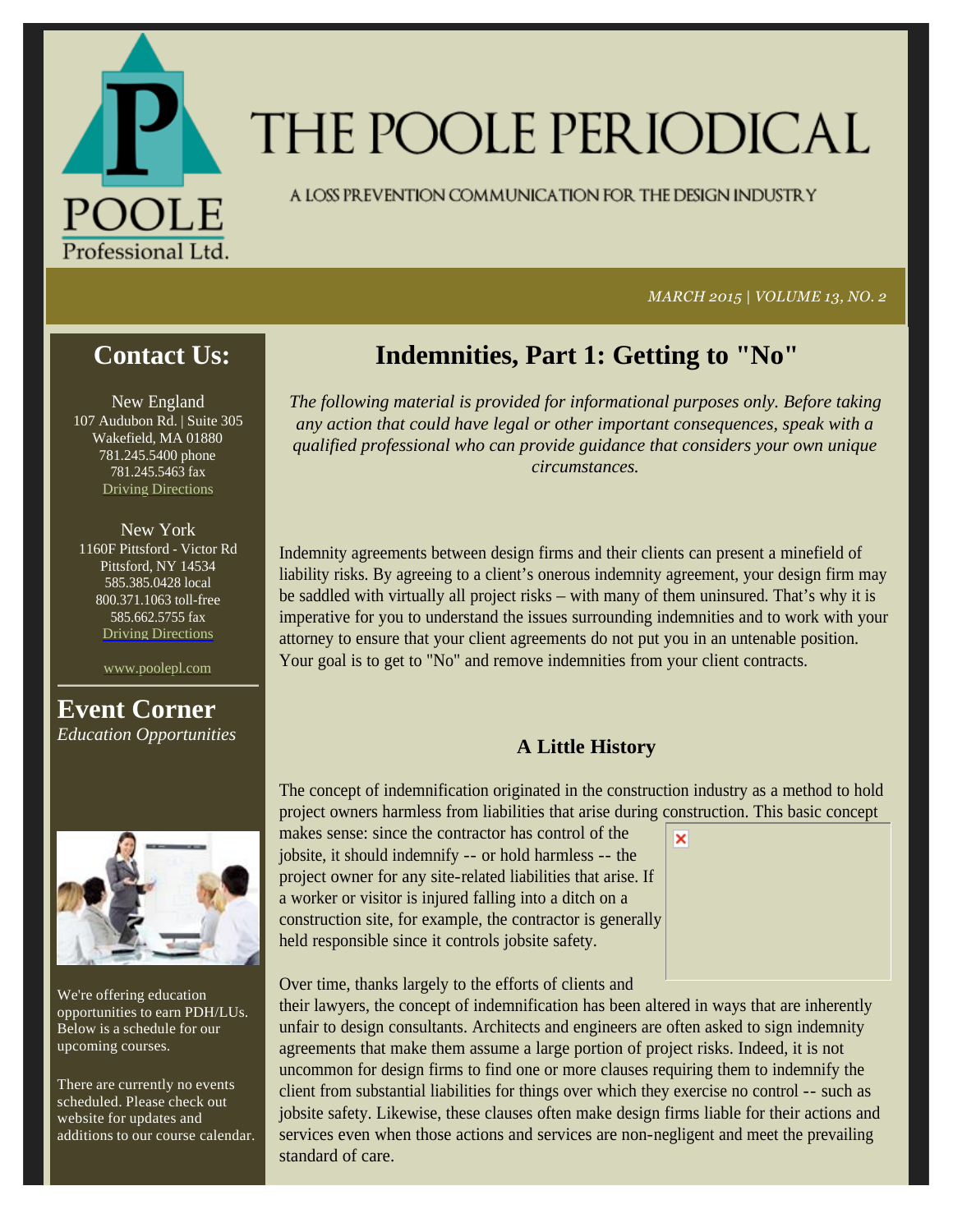For more information and to register for any of our educational opportunities, please visit our calendar, here.

## **Client Kudos!**

Connor Architecture won the 2014 Starnet Design Award for the Miley Hall Student Commons & Dining Hall at Salve Regina University.

Cummings Architects was featured in the January issue of HGTV Magazine for their design for the Brunnick Family Kitchen.

TFMoran, Inc. was selected as "Best Engineering Firm" in New Hampshire's Business Review's BOB Awards reader's survey.

Thompson Consultants, Inc. celebrates 40 years is business.

*On-Demand Webinars from XL Design Professional*



Managing Scope Creep & Other Project Changes "Plan the work, then work the plan."



Many design professionals concede that they have unwittingly encouraged the use of these onerous indemnifications by accepting them too readily. If they balk at an indemnity, the client may say, "Well, the last design firm I used didn't object to the language." Fearing they might lose the job, the design firm disregards better judgment and signs an indemnityladen contract.

But before signing on that dotted line, consider:

- Client-drafted indemnities may ask you to assume liability for others' negligent actions. Ask yourself: without the indemnity agreement, whose risk would it be? Almost invariably it would be the client's or contractor's risk.
- Most client-drafted indemnities are uninsurable. If you sign an indemnity agreement that is not limited to indemnifying the client against your own negligence, you are accepting liability beyond that required by common law. Your professional liability policy likely specifies that your insurance does not cover any liability voluntarily assumed by you under contract unless you would have already been liable in the absence of the contract.
- Client-drafted indemnities frequently contain unclear language that can be broadly interpreted – and misinterpreted. For instance, a client may ask for indemnity for your "intentional acts." A crafty attorney could interpret virtually any of your acts as "intentional."
- Client-drafted indemnities may require you to pay for your client's legal defense in the event of a claim or lawsuit. This "Duty to Defend" provision could be interpreted as an obligation on your part to pay for an attorney and other legal fees for your client even before any liability for negligence has been alleged or established. In fact, a recent court case in California recently upheld a Duty to Defend provision even though there was no allegation of negligence made against the design firm (see sidebar).
- Client-drafted indemnities may include inappropriate parties to be indemnified. You should never agree to indemnify a client's agent, contractor, attorney, contract employee, lender, volunteer or anyone else who is not directly part of the client entity with which you have a contract. Doing so could create a contractual relationship with these parties (called "privity") and erode the so-called "economic loss doctrine" that protects you from being sued for losses by third parties.

## **Types of Client-Drafted Indemnities**

Client-drafted indemnities used in the design and construction industry can be separated into three general types: broad-form, intermediate-form and limited-form.

*Broad-Form Indemnities* create the greatest problems. Such an indemnity can make a design firm responsible for almost any problem that befalls its client during the project, whether or not the designer was negligent. A typical broad-form indemnity requires the consultant to agree to hold harmless and indemnify the client from "any and all liability," including the cost of defense, arising out of the performance of design services.

×

It is important to note that broad-form indemnities do not limit the indemnification to liability that is the result of the design professional's negligent acts, errors or omissions. Obviously, such an allencompassing indemnification covering all of the designer's actions creates enormous and largely uninsurable liabilities.

In some states, broad-form indemnification has been made illegal by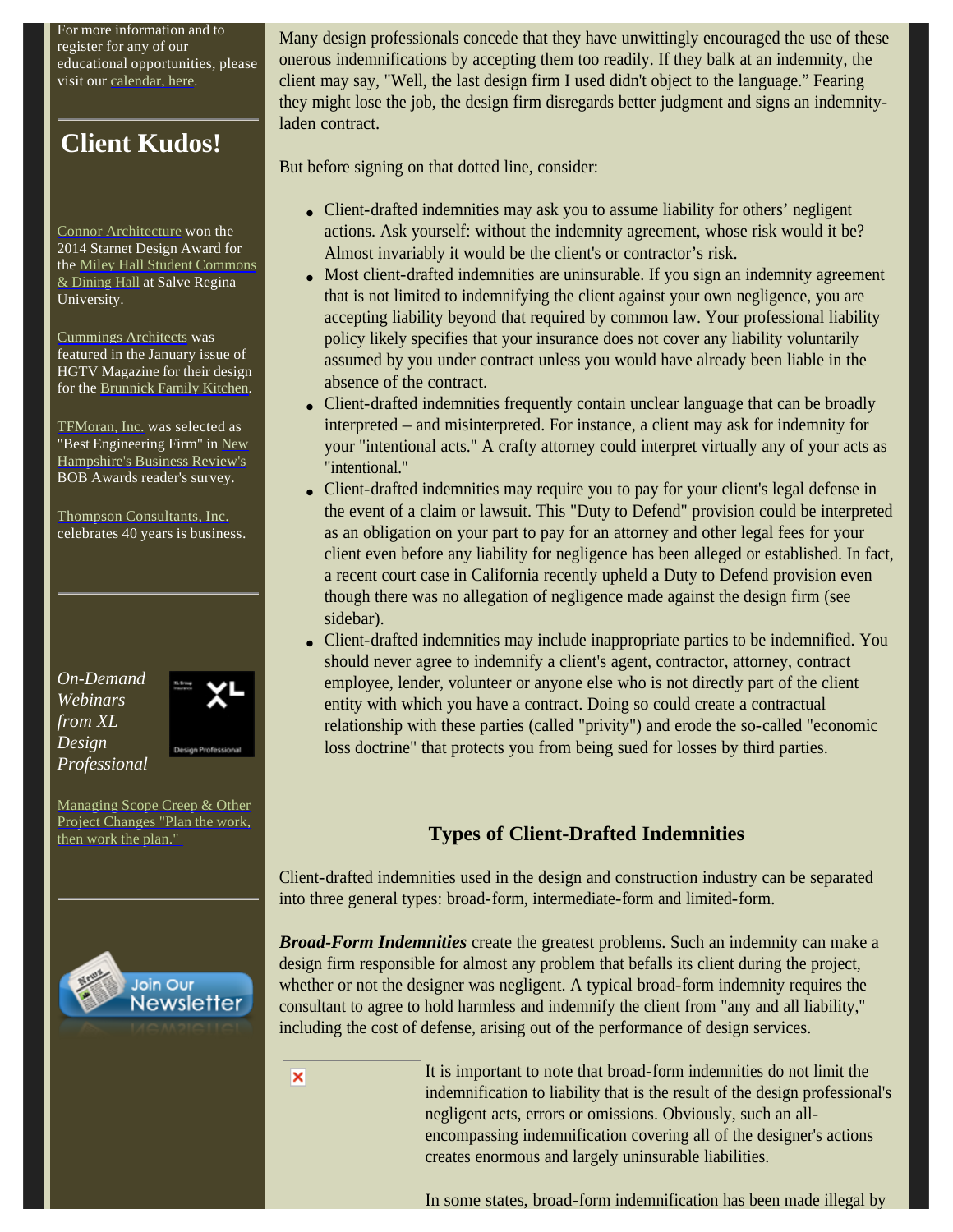virtue of court decisions or anti-indemnification statutes. But even in states where such indemnities are illegal, a judge might still rule that a given clause is enforceable when the parties to the contract have

enjoyed relatively equal bargaining strength and the clause is written so clearly that its intent is unmistakable.

*Intermediate-Form Indemnities* are not much better than broad-form ones, but they are legal in more jurisdictions. Intermediate-form indemnities provide that a design professional will cover the client's risk whenever the design professional shares some of the liability due to negligence. A typical intermediate-form indemnity requires the design firm to agree to hold harmless and indemnify the client from any and all liability, including cost of defense, arising out of the consultant's negligence, whether it be sole or in concert with others, in connection with performance of contracted services.

Given a clause such as this, the client or contractor could be 99% at fault and, as long as the designer is at least 1% at fault, the consultant could pick up 100% of the tab. And in the event of a project upset, there is a very good likelihood that a design consultant would be held at least partly at fault. Virtually any attorney worth his or her salt could convince a pubic jury that a design professional had at least a minor role in a project upset.

*Limited-Form Indemnities* assign liability to the parties involved in proportion to the degree of fault. For example, if you are found to be 20% at fault, you will pay 20% of the damages. With a typical limited-form indemnification the consultant agrees to hold harmless and indemnify the client from and against liability arising out of consultant's negligent performance of services.

While this limited-form indemnity is certainly more acceptable than the other two, it is best not to have any indemnity in a contract. First, a limited form indemnity is unnecessary since you are already liable for your negligence. Second, such an indemnity could muddy the waters regarding the insurability of any errors and omissions.

### **Just Say No**

Regardless of how attractive a potential project may be, your guiding principle should be that you will not accept unlimited or uninsurable liability imposed by a client-written indemnity agreement. You must insist that liabilities remain with those parties who are in the best position to control them. You should do your best to persuade the client to remove any indemnity language that increases your liability beyond the liability you already have for your negligence, errors and omissions. Specifically, be sure you:

**Know the law**. Working with your attorney, find out whether your state has antiindemnification statutes on the books. If so, what do they say and how have the courts interpreted them? Familiarize yourself with any recent state court decisions regarding indemnity agreements. Be aware, however, that the law in your state may not apply to your project dispute. Client-drafted contracts frequently require that disputes be settled in the jurisdiction where the client is located and/or where the work is performed. So become familiar with statutes and rulings in these jurisdictions as well.

**Educate your client.** Perhaps the best tactic for getting rid of an unfair indemnity is to demonstrate to the owner the ineffectiveness of such a contractual stipulation. Point out any anti-indemnification statutes on the books in your state or the jurisdiction where any dispute would be tried. Explain that any indemnification that expands your liabilities will be uninsurable and could even jeopardize coverages that would apply without the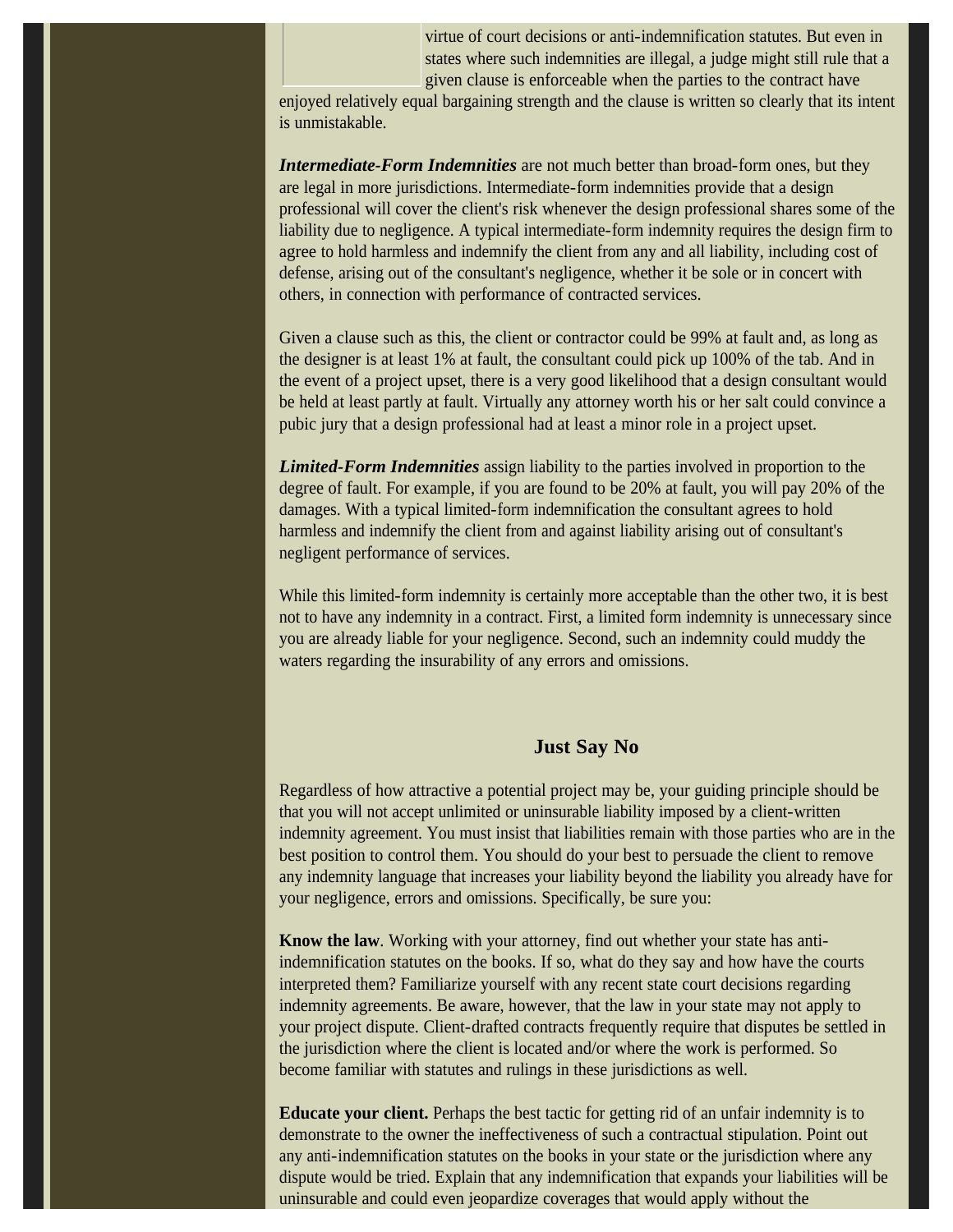indemnification. As your insurance agent, we can help explain to your client that you are already liable for your errors and omissions and any resulting damages are covered within the available limits of your professional liability insurance policy. We'll explain that an indemnity is unnecessary and may cloud the issue of your insurance coverage and legal responsibilities.

**Plead for fairness.** Explain that to hold you legally responsible for another's liability is simply unfair. Reaffirm your willingness to accept responsibility for your own errors and omissions but state your unwillingness to be liable for the mistakes and oversights of others. Explain that the theory of indemnities applies to contractors on the construction site since they assume control over the work site. Explain how it is unfair to hold a design firm responsible for liabilities that are completely out of its control.

Convincing an owner that an indemnification would be unenforceable and/or unfair can be difficult when the client has paid an attorney to draft the contract and the client has been told that another design firm will agree to the provision. What do you do when a plea for basic fairness does not work? There are still some options that while not ideal, are far better than accepting a client-drafted indemnity.

Next issue, Part 2 of this two-part report will address those alternatives. Plus we will examine certain cases where you might want to request indemnities from a client, third party or subconsultant.

### Sidebar

#### **California Cases Demonstrates Danger of Duty to Defend Clause**

A 2010 California court decision clearly demonstrates that Duty to Defend provisions in an Indemnity clause can be upheld in favor of a client even when the design firm is not shown to be negligent and meets the prevailing standard of care.

In *UDC-Universal Development L.P.* v. *CH2M Hill*, a developer included an Indemnity and Duty to Defend clause in its agreement with its design consultants. The contract stated that the consultants would indemnify the developer from and against any and all claims to the extend they arise out of or are in any way connected with any negligent act or omission by the design firm. The clause went on to state that the design firm agrees to defend the client in any suit, action or demand brought against the client.

 A claim was brought against Universal Development by a homeowners association The developer, in turn, filed a cross complaint against various parties to the project including CH2M Hill alleging the client was damaged due to deficient work. During the court proceeding CH2M Hill argued that it had no duty to indemnify or defend the client unless negligence could be shown. However, the court ruled that the language of the clause indeed created a duty to defend as soon as defense was tendered, even in the absence of a finding or allegation of negligence. Citing a previous California case (*Crawford* v. *Weather Shield Mfg., Inc.*) the court reasoned that the duty to defend was triggered as soon as the claim was made, even if that claim did not allege negligence. Based on these two court decisions, it seems that in California, defense obligations can be deemed included in any indemnity agreement unless the parties indicate otherwise.

#### *Can We Be of Assistance?*